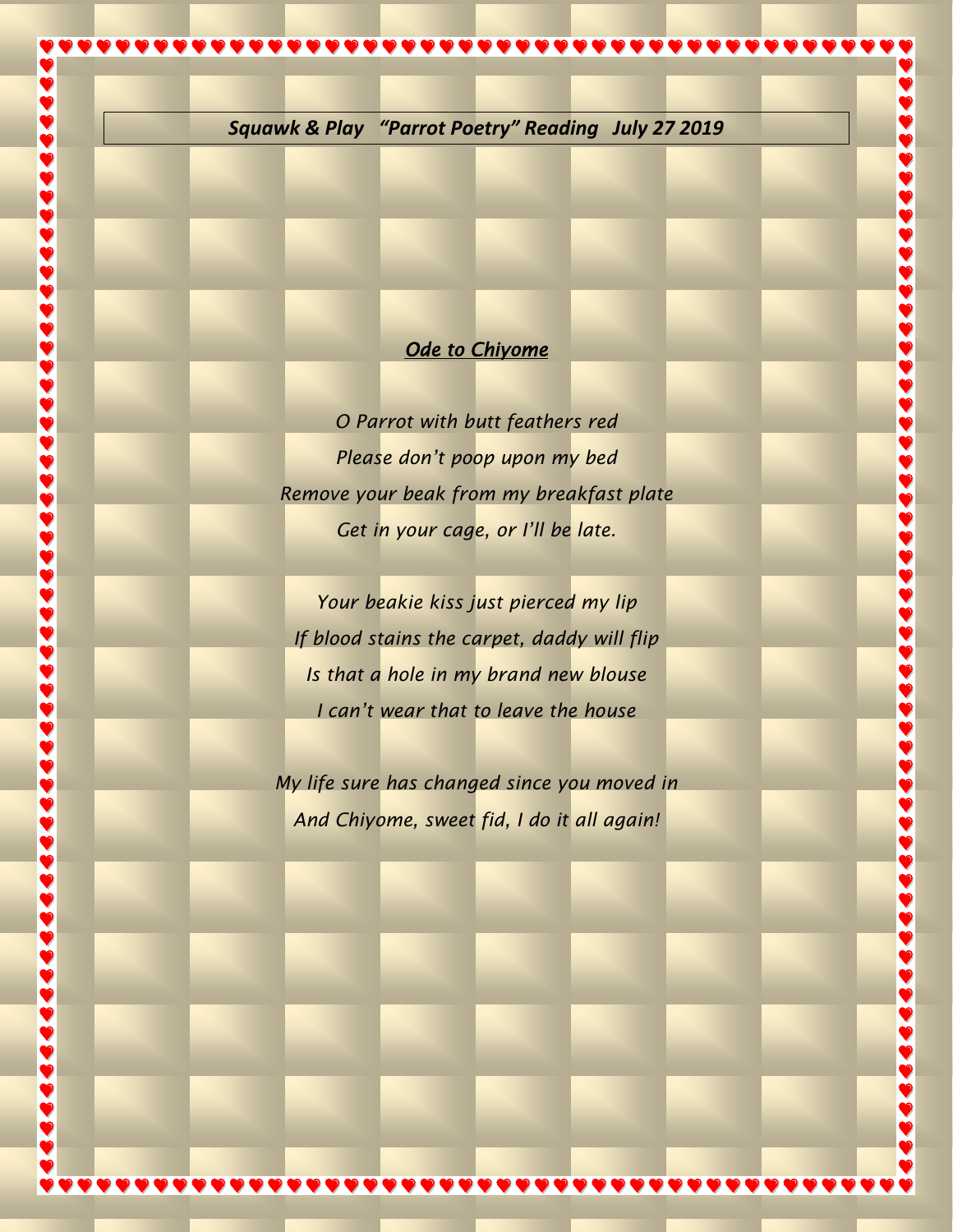### *Wally & Me*

*That day we met:* 

*From way over yonder, a pattern of ear-piercing, pulsating piccolo tweets*

*Bonked off my brain Beckoning me, inhabiting me. That's when I knew where I wanted to be: Standing before a black-masked pirate,*

 $\check{\bullet}$ 

İ,

1488

 $\bullet$ 

*Resplendent in blue vest & blood red leggings,*

*His BIG amber eyes fixated on mine, twinkling, winkling, all knowing –*

*Oh, yes, he DOES know I'm hooked. Deliberately, with enthused fantasy,*

*He displays his way just for me: Rhythmic bobbing of feathered head & prancing of scaly feet. Is this to entertain his human captive, Or merely pleading for a treat?* 

# *Ode to Mr. Wally*

*A mattress spring bounces up there in the blue Loosely, green feathers unfurl & fly, too. The tail of a peacock none dare to outdo, "Oh, where are you going to, Wall-A-Roo?"*

*Hordes of birdwatchers now chasing you through Amazon country, yet your antennae are true! Betrayed now am I by that jungle-y brew, "Oh Wally, by Golly… I doubt that I'll follow you!"*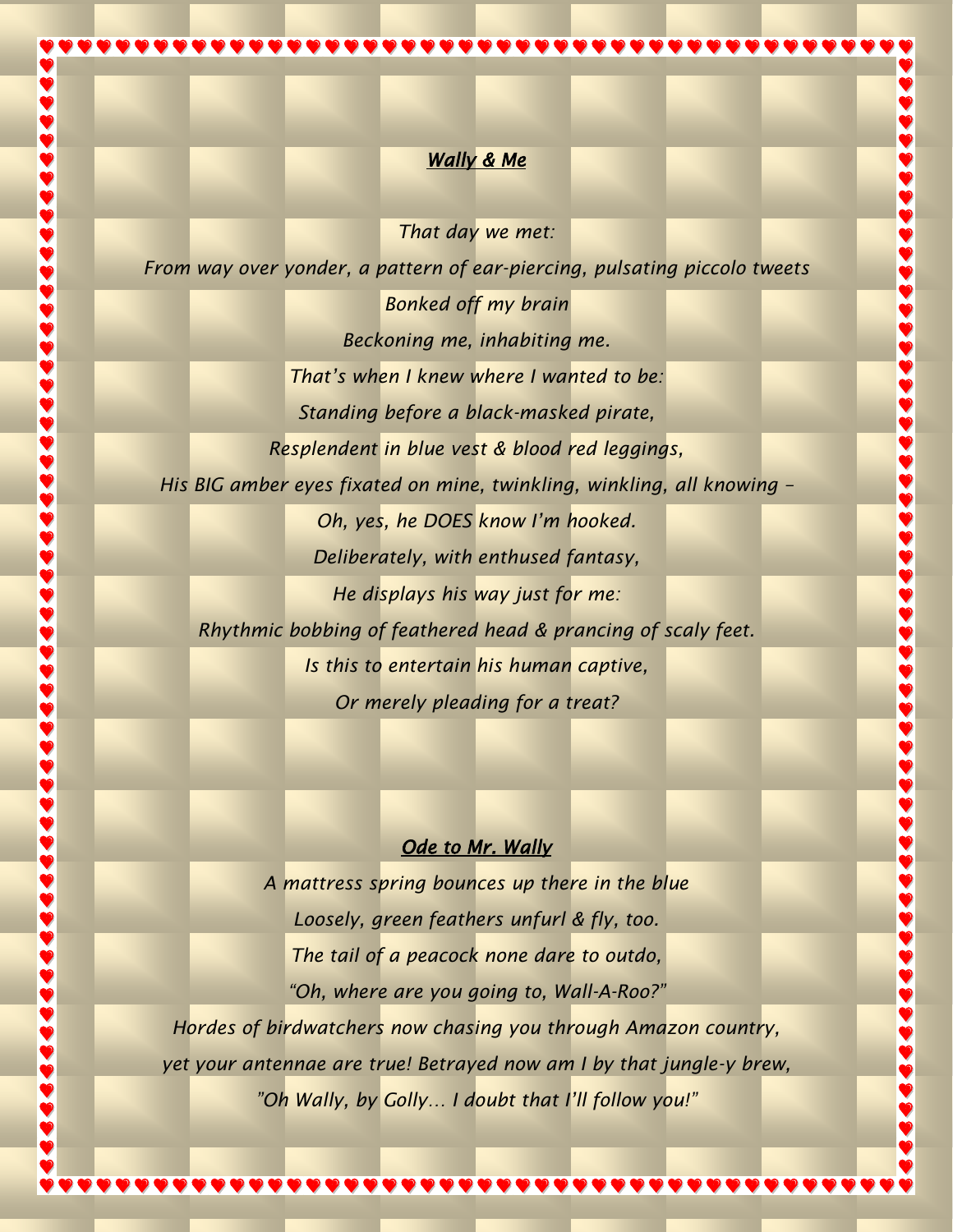#### *Pepe*

*Feathered voices in the air, Feathered voices everywhere Eyes dark and ancient deep, gentle minds that secrets keep, You live in ancient times And daily sing your ancient feathered rhymes.*

**99999999999999999999999** 

**898888888888** 

5888

*You and your feathers friends remind That your vast feathered time will never change, And that vastness is in your Pepe song and your Pepe eyes.*

*In your heart and mind, I can see, That you and your feathered friends are truly living in feathered eternity.* 

*You know long times from now, the feathered world will return,*

\$

*And you will sing your feathered song, and feathered voices will join you there and a feathered world will be everywhere.*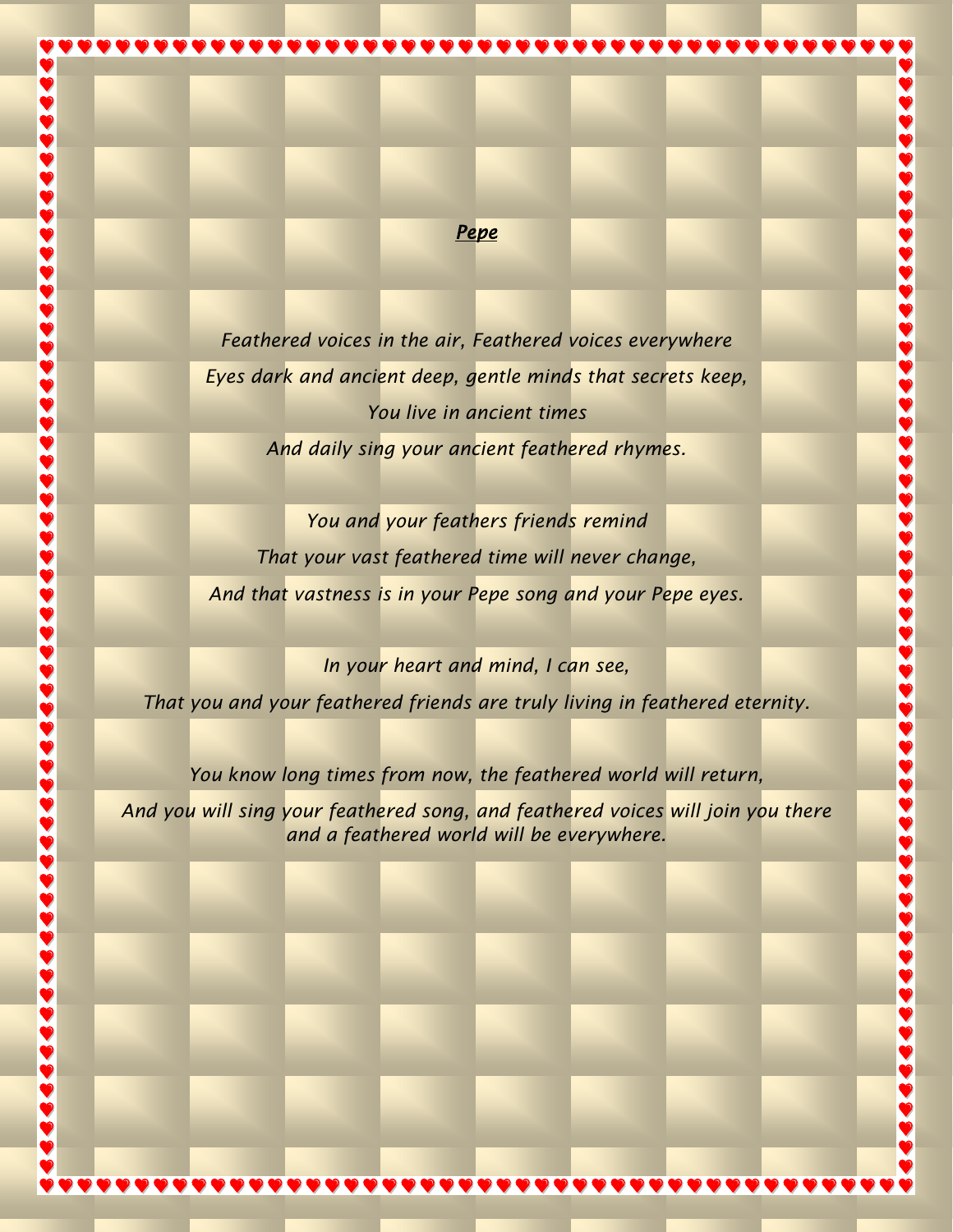*A word or two from Sybil* 

 $\frac{1}{2}$ 

D

 $\blacklozenge$ 

D

 $\ddot{\bullet}$ 

*I'm a pretty bird – but I do not talk* 

*They call me best apartment bird because I'm so quiet*

*I'm a sweet bird and rarely squawk*

*While other, big birds will start a riot!*